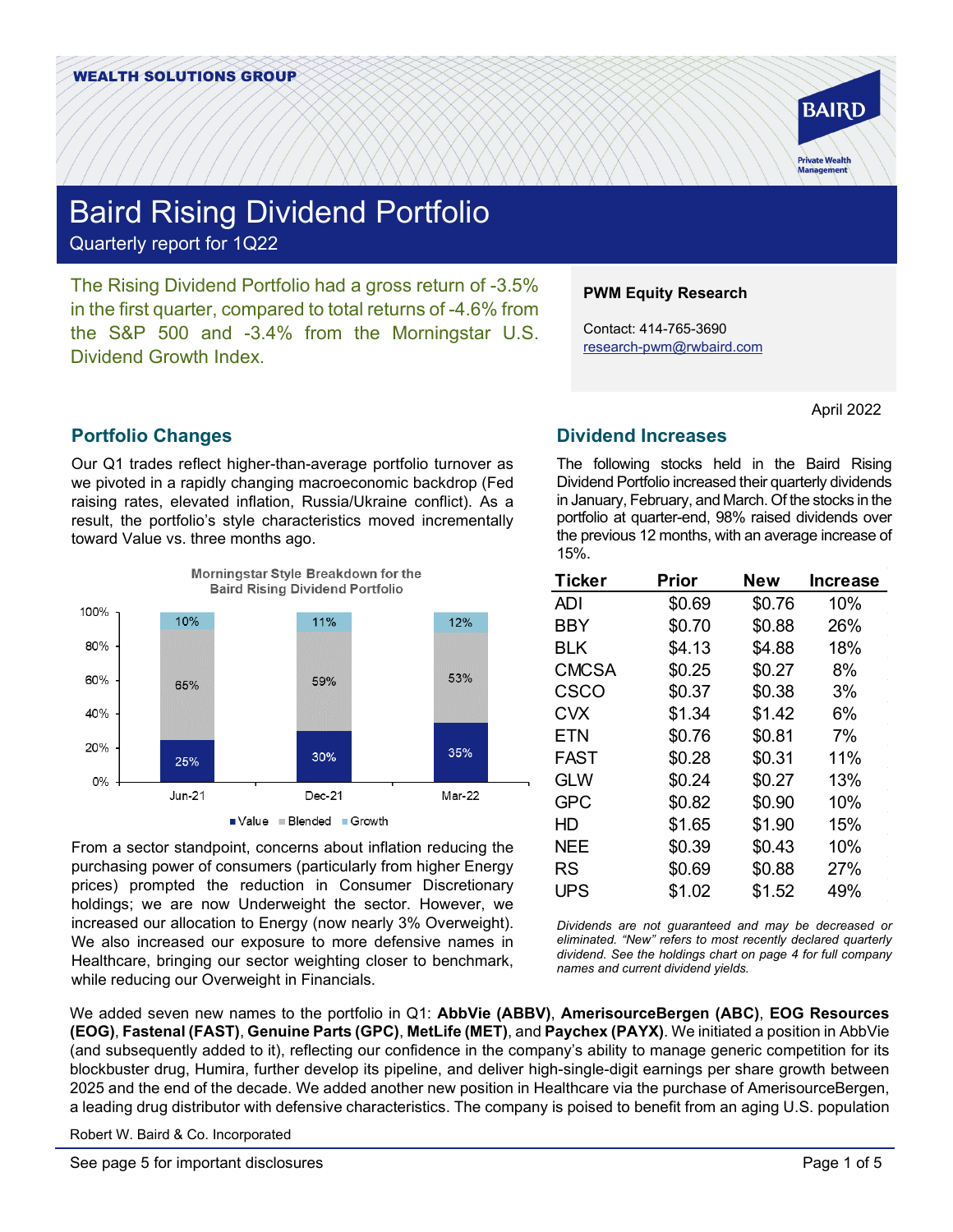and a growing share of generic and biosimilar drugs. To increase our exposure to the Energy sector, we added a new position in EOG Resources – and added to the position later in Q1. We also added Fastenal to the portfolio, reflecting a combination of attractive valuation and confidence that Fastenal can successfully increase prices to combat inflation. The purchase of Genuine Parts was driven by our desire to add more defensive exposure in the Consumer Discretionary sector, coupled with the attractive competitive and cash flow dynamics of the automotive aftermarket parts industry. Motivated by our desire to diversify our exposure within Financials, we added a new position in MetLife. As a leading Life Insurer, MetLife should benefit from rising interest rates. We also added a new position in Paychex (and subsequently added to it) based on our view that the company is poised to benefit from the underlying strength of the labor market and rising interest rates.

We also added to our position in **United Parcel Service (UPS)** after the company reported stellar Q4 financial results, including double-digit pricing growth and meaningful margin expansion, and raised its dividend nearly 50%.

We sold our positions in **Honeywell (HON)**, **McDonald's (MCD)**, **Medtronic (MDT)**, **Nasdaq (NDAQ)**, and **Starbucks (SBUX)** during the quarter. The sale of Honeywell reflected lower conviction in the stock as the Aerospace business took longer to recover and the Safety business encountered challenges. We sold McDonald's and Starbucks based on a desire to reduce exposure to the Consumer Discretionary sector and concerns that the companies would experience an outsized negative profit impact from the conflict in Russia/Ukraine. The sale of Medtronic was primarily a function of execution issues (delay of surgical robot launch, FDA warning letter). Lower elective procedure volumes in calendar Q1 also played a role. The sale of Nasdaq was largely valuation driven.

We also trimmed our positions in **Accenture (ACN)**, **Apple (AAPL)**, **BlackRock (BLK)**, **Chevron (CVX)**, and **Qualcomm (QCOM)**. The Accenture, Apple, and BlackRock trims were primarily portfolio management decisions, motivated by a desire to reduce exposure to high valuation names. We trimmed Chevron given our investment mandate that no single holding can exceed a 5% weighting or more than 1.5x the stock's weight in the S&P 500. Finally, our trim of Qualcomm reflected a preference for other Semiconductor holdings over Qualcomm.

### **Market and Portfolio Performance**

On the quarter, the S&P 500 finished -4.6%, its worst non-recession Q1 since 1977. At an asset-class level, large-cap outperformed its small- and mid-cap counterparts, while Value handily outperformed Growth.

Within the sector landscape, there was Energy (+39.0%) and then there was everything else. The combination of reopening-fueled demand, discipline from OPEC+ and US shale, and the Russia/Ukraine-driven supply shocks sent oil and natural gas prices skyrocketing 33.3% and 58.4%, respectively. Past Energy, Utilities (+4.8%) were the only other sector in the black. Despite rising rates, the defensive and stable nature of the sector bolstered performance.

On the flipside, Communication Services (-11.9%), Consumer Discretionary (-9.0%), and Technology (-6.2%) lagged. These mostly Growth sectors, that contribute substantially to the index, underperformed amid continued supply chain issues, decelerating earnings growth, and rates-driven multiple compression. Communication Services is now the only sector negative over the trailing one-year, while the S&P 500 is up 15.6% over the same period.

The Morningstar U.S. Dividend Growth Index (or DGRO), which is composed of U.S. equities with a history of consistently growing dividends, returned -3.4% in Q1. This compares to the Rising Dividend Portfolio's -3.5% (gross) return in the quarter. As mentioned above, the S&P 500 returned -4.6% in Q1. The chart and table below show the portfolio's gross return relative to the two indices.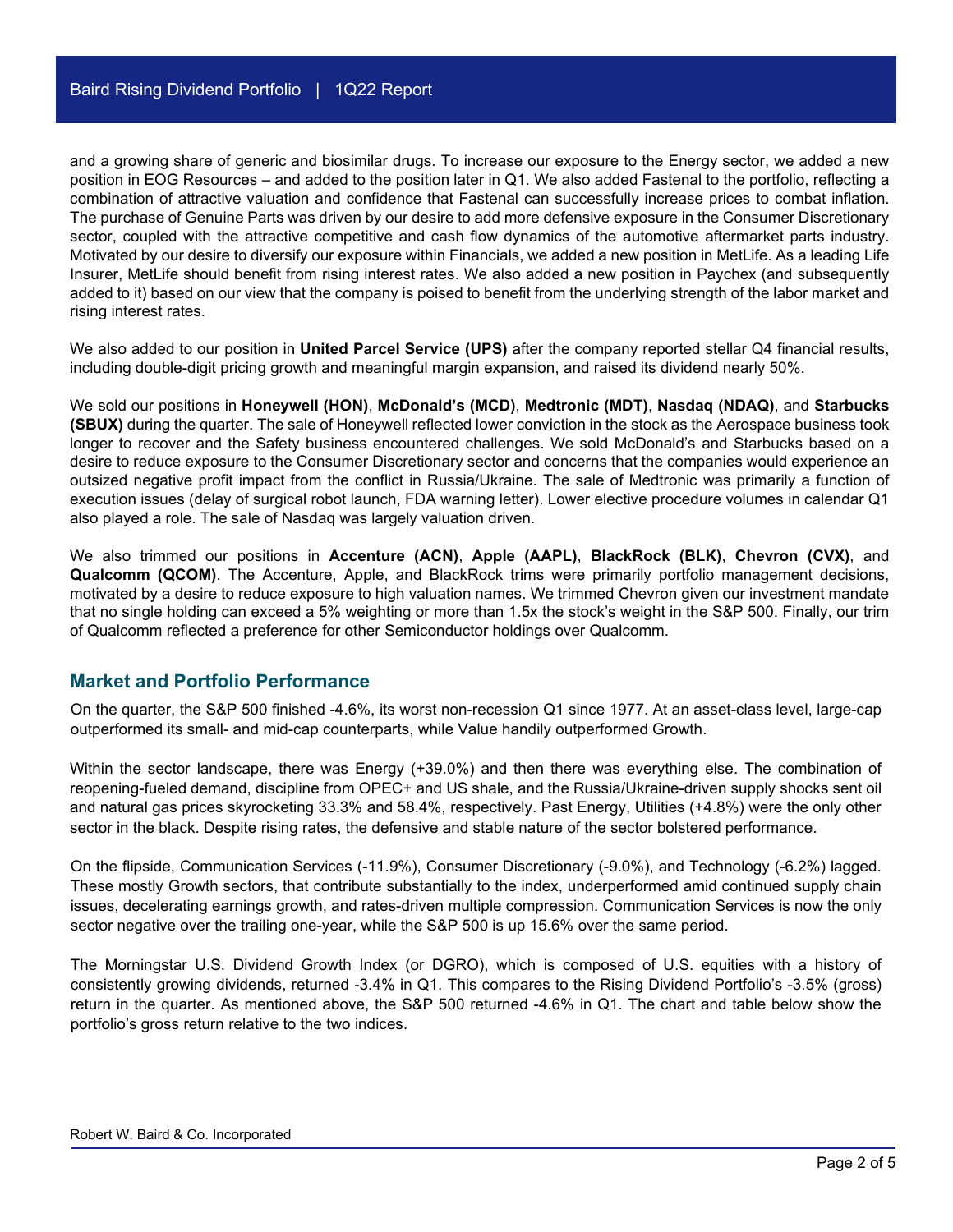

| Annualized<br>Performance (%) | Q1     | YTD.   | 1 vr | 3 vr | since<br>12/31/2018<br>inception |
|-------------------------------|--------|--------|------|------|----------------------------------|
| <b>RDP</b> gross              | $-3.5$ | $-3.5$ | 11.8 | 14 8 | 178                              |
| <b>RDP</b> net                | $-3.7$ | $-37$  | 10.7 | 13.6 | 16.6                             |
| S&P 500 total return          | $-4.6$ | $-46$  | 156  | 18.9 | 221                              |
| <b>DGRO total return</b>      | $-34$  | -34    |      |      | 18 6                             |

*Performance results are total returns including dividends, annualized for multiyear periods. Performance is presented gross of fees in the chart above. Net performance (shown in the table above) is intended to show the effect of a hypothetical 1% account fee. Actual fees charged may differ. Future dividends are not guaranteed and may be reduced or eliminated by companies. The S&P 500 and the Morningstar U.S. Dividend Growth Index are unmanaged common stock indices; direct investment in indices is not available. Performance results are for the Baird Rising Dividend Portfolio Composite. We do not imply that future performance will be equally attractive or that losses are not possible using these stocks. See page 5 for further disclosures.*

### **Market Commentary and Outlook**

Markets suffered a volatile 1Q22, as a combination of historic inflation, war in Ukraine, and an increasingly aggressive Federal Reserve sent both stocks and bonds lower. The S&P 500 was down 13% at its worst before rallying strongly into quarter-end. Bond markets weren't as lucky, with the US Treasury Index posting its worst quarter in over fifty years amid rapidly rising interest rates. War in Ukraine further complicates the macro picture, as many commodity prices are spiking and the euro-area is inching toward recession. Volatility was elevated after a mostly calm 2021; over half the trading days saw the market close higher or lower by 1%+.

While Russia-Ukraine received most of the press, it was the Fed that ultimately drove markets in Q1. The S&P 500 was already off ~10% before Russia invaded Ukraine on February 24, as inflation came in hotter than feared and the Fed was forced to get more aggressive. Though investors knew that the Federal Reserve would begin raising rates in 2022, the speed and aggression with which they would execute those hikes shifted significantly across the quarter: at yearend, markets were pricing three 2022 rate hikes, but by March 31, they were pricing ten. The Fed hasn't raised rates in a 0.50% increment in over two decades; markets now expect two such moves by July. There is a growing sense that the Fed will "tighten until something breaks."

Of course, this response isn't entirely unjustified. Inflation is at 40-year highs and looking stickier by the day (wage growth, inflation expectations, and rents are all meaningfully higher) at the same time that the domestic economy is running hot. Labor markets are extremely strong (record job openings, historically low unemployment) and broad economic growth – retail sales, manufacturing, etc. – is healthy, if often hampered by supply chain woes. Further, the US economy looks relatively well-insulated from the strife in Ukraine, (though not entirely, see: gas prices). All said, the Fed finds itself behind the curve and looking to make up ground quickly.

All of this comes together to form a macroeconomic environment unlike any in recent memory. For the first time in decades, the Energy sector is meaningfully outperforming, Big Tech/Large Growth is stumbling, and long-term interest rates are spiking (even as stocks fall). Even the question of where we are in the business cycle is up for debate. In the end, while the macro winds shift rapidly, we believe a focus on higher quality is prudent at this point in time. Higher interest rates and supply-side uncertainty favor operators with strong margins (and the ability to protect them), high returns on capital, and – perhaps more than usual – competent management. As our partners at Strategas have noted, high inflation and high interest rate regimes tend to see multiple contraction. Therefore, a focus on the earnings and dividend portion of total return should be a boon across the remainder of 2022.

Robert W. Baird & Co. Incorporated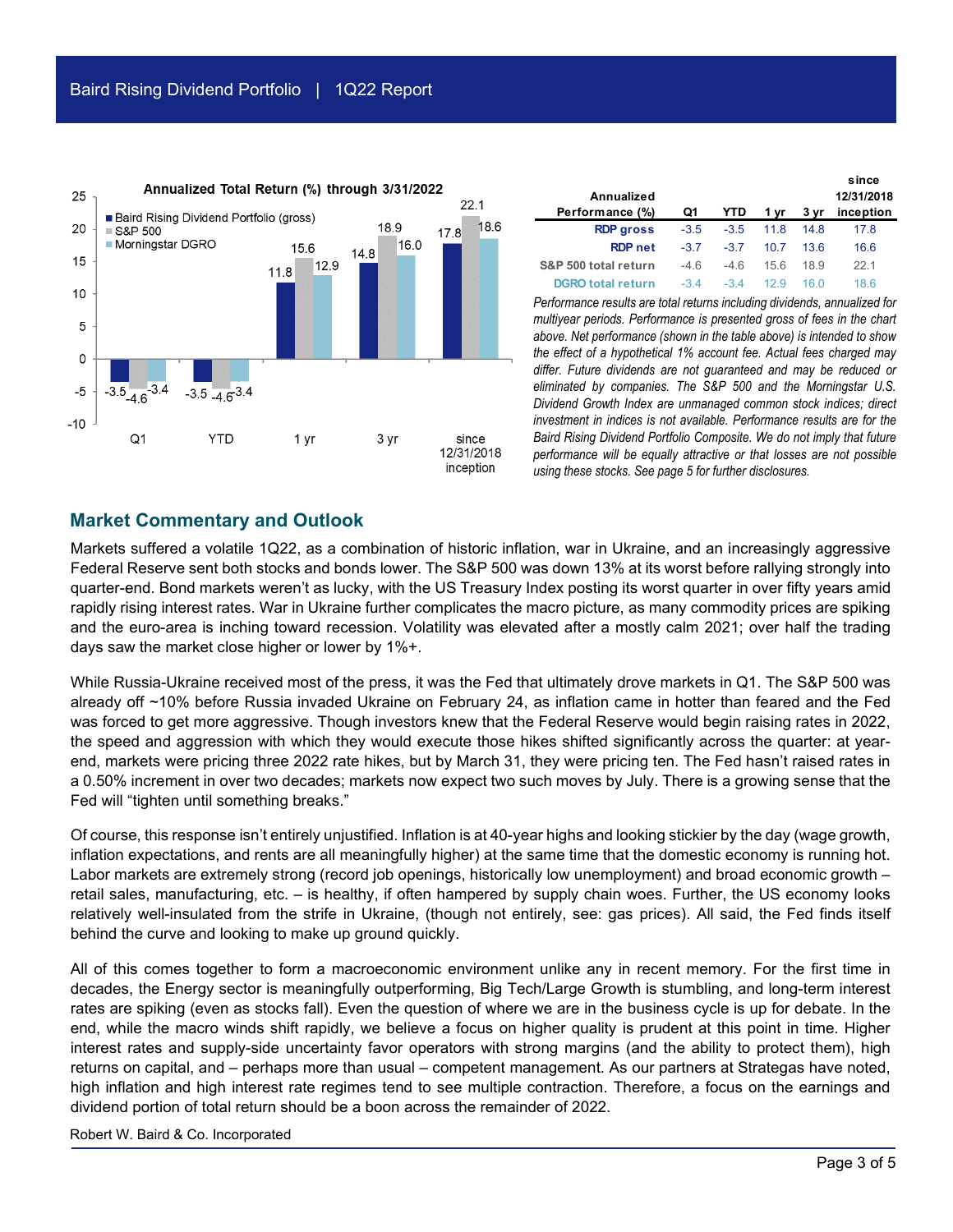|                                |                                          |              |       |                     |                 |                  |                |                        |                |                |                              | -Next Twelve Month (NTM)- |             |                      |            |                             |
|--------------------------------|------------------------------------------|--------------|-------|---------------------|-----------------|------------------|----------------|------------------------|----------------|----------------|------------------------------|---------------------------|-------------|----------------------|------------|-----------------------------|
|                                |                                          | Portfolio    | S&P   | Purch.              | Purch.          | 3/31/22          | Change         | 52 Week                |                | Market         | Rev.                         | <b>EPS</b>                | P/E         | EV/                  | Div.       | Div.                        |
|                                |                                          |              |       | Date                | Price<br>$($ \$ | Price<br>$($ \$) | (% )           | High<br>$($ \$)        | Low<br>$($ \$) | Cap<br>(\$bil) | <b>Growth Growth</b><br>(% ) | (% )                      | (x)         | <b>EBITDA</b><br>(x) | (% )       | <b>Yield Growth</b><br>(% ) |
|                                | <b>Communication Services</b>            | 4.0%         | 9.4%  |                     |                 |                  |                |                        |                |                |                              |                           |             |                      |            |                             |
|                                | <b>CMCSA Comcast Corporation Class A</b> | 1.7%         |       | Multiple            | 42.60           | 46.82            | 9.9            | 61.80                  | 44.27          | 218.1          | 4.4                          | 10.2                      | 13.1        | 8.0                  | 2.2        | 8.7                         |
| VZ                             | Verizon Communications Inc.              | 2.3%         |       | Multiple            | 56.13           | 50.94            | $-9.2$         | 59.85                  | 49.69          | 220.3          | 2.2                          | 1.6                       | 9.6         | 7.3                  | 4.9        | 2.0                         |
|                                | <b>Consumer Discretionary</b>            | 7.8%         | 12.0% |                     |                 |                  |                |                        |                |                |                              |                           |             |                      |            |                             |
| <b>BBY</b>                     | Best Buy Co., Inc.                       | 1.6%         |       | Multiple            | 107.68          | 90.90            | $-15.6$        | 141.97                 | 85.58          | 21.2           | $-1.6$                       | nmf                       | 10.1        | 5.6                  | 3.7        | 27.3                        |
| GPC                            | Genuine Parts Company                    | 2.0%         |       | 3/10/22             | 122.15          | 126.02           | 3.2            |                        | 142.97 115.19  | 18.4           | 8.4                          | 9.1                       | 16.5        | 10.6                 | 2.8        | 3.2                         |
| HD                             | Home Depot, Inc.                         | 2.0%         |       | Multiple            | 165.08          | 299.33           | 81.3           |                        | 420.61 298.40  | 319.1          | 2.1                          | 4.3                       | 18.8        | 13.7                 | 2.5        | 10.0                        |
| <b>TGT</b>                     | <b>Target Corporation</b>                | 2.1%         |       | 12/18/18            | 65.23           | 212.22           | 225.3          | 268.98 184.00          |                | 99.1           | 3.7                          | 7.6                       | 14.6        | 9.4                  | 1.7        | 25.2                        |
|                                | <b>Consumer Staples</b>                  | 4.0%         | 6.1%  |                     |                 |                  |                |                        |                |                |                              |                           |             |                      |            |                             |
| PEP                            | PepsiCo, Inc.                            | 2.0%         |       | Multiple            | 134.44          | 167.38           | 24.5           | 177.24 141.24          |                | 234.2          | 2.8                          | 7.3                       | 25.0        | 17.5                 | 2.5        | 5.6                         |
| PG                             | Procter & Gamble Company                 | 2.0%         |       | 12/18/18            | 92.81           | 152.80           | 64.6           |                        | 165.35 130.29  | 369.3          | 4.0                          | 7.3                       | 24.9        | 17.9                 | 2.3        | 9.0                         |
| Energy                         |                                          | 6.8%         | 3.9%  |                     |                 |                  |                |                        |                |                |                              |                           |             |                      |            |                             |
| <b>CVX</b>                     | Chev ron Corporation                     | 4.7%         |       | Multiple            | 93.67           | 162.83           | 73.8           | 174.76                 | 92.86          | 320.1          | 18.7                         | 41.1                      | 12.1        | 5.9                  | 3.5        | 2.9                         |
| <b>EOG</b>                     | EOG Resources, Inc.                      | 2.1%         |       | Multiple            | 111.61          | 119.23           | 6.8            | 124.89                 | 62.81          | 70.7           | 9.6                          | 31.1                      | 9.3         | 4.7                  | 2.5        | 32.5                        |
| <b>Financials</b>              |                                          | 12.6%        | 11.1% |                     |                 |                  |                |                        |                |                |                              |                           |             |                      |            |                             |
| <b>BLK</b>                     | BlackRock, Inc.                          | 2.0%         |       | Multiple            | 384.69          | 764.17<br>213.90 | 98.6           |                        | 973.16 660.15  | 118.9          | 9.4                          | 7.4                       | 18.1        | 12.5                 | 2.5        | 13.8                        |
| CB                             | Chubb Limited                            | 2.4%         |       | 1/13/21             | 157.41          |                  | 35.9           | 218.99 155.78          |                | 91.0           | 5.0                          | 15.9                      | 14.2        | 11.1                 | 1.5        | 2.9                         |
| <b>JPM</b><br><b>MET</b>       | JPMorgan Chase & Co.<br>MetLife, Inc.    | 2.6%<br>1.5% |       | 12/18/18<br>2/16/22 | 99.67<br>71.56  | 136.32<br>70.28  | 36.8<br>$-1.8$ | 172.96 127.27<br>72.55 | 55.21          | 401.3          | 3.1<br>$-2.6$                | nmf                       | 11.6<br>9.4 | nmf<br>7.6           | 2.9<br>2.8 | 5.6<br>4.4                  |
| MS                             | Morgan Stanley                           | 1.7%         |       | 8/11/21             | 103.49          | 87.40            | $-15.5$        | 109.73                 | 76.25          | 57.5<br>155.5  | $-0.7$                       | nmf<br>nmf                | 11.1        | nmf                  | 3.2        | 50.0                        |
| <b>USB</b>                     | U.S. Bancorp                             | 2.5%         |       | Multiple            | 48.79           | 53.15            | 8.9            | 63.57                  | 51.92          | 78.2           | 9.4                          | nmf                       | 11.5        | nmf                  | 3.5        | 4.8                         |
| <b>Health Care</b>             |                                          | 13.5%        | 13.6% |                     |                 |                  |                |                        |                |                |                              |                           |             |                      |            |                             |
| ABBV                           | AbbVie, Inc.                             | 2.3%         |       | Multiple            | 137.39          | 162.11           | 18.0           |                        | 165.96 104.17  | 285.9          | 3.6                          | 4.5                       | 12.1        | 10.3                 | 3.5        | 9.7                         |
| ABC                            | AmerisourceBergen Corporation            | 1.5%         |       | 3/10/22             | 147.27          | 154.71           | 5.0            |                        | 157.76 111.34  | 32.4           | 7.8                          | 11.5                      | 14.0        | 9.3                  | 1.2        | 4.7                         |
| ABT                            | Abbott Laboratories                      | 1.9%         |       | Multiple            | 70.38           | 118.36           | 68.2           |                        | 142.60 105.36  | 209.6          | $-3.4$                       | nmf                       | 24.5        | 18.4                 | 1.6        | 19.0                        |
| <b>BMY</b>                     | Bristol-My ers Squibb Company            | 2.1%         |       | Multiple            | 63.69           | 73.03            | 14.7           | 74.99                  | 53.22          | 156.8          | 1.9                          | 4.4                       | 9.4         | 8.0                  | 2.9        | 9.2                         |
| JNJ                            | Johnson & Johnson                        | 3.2%         |       | Multiple            | 138.12          | 177.23           | 28.3           |                        | 180.21 155.72  | 464.0          | 5.3                          | 6.9                       | 16.7        | 12.3                 | 2.4        | 5.3                         |
| <b>MRK</b>                     | Merck & Co., Inc.                        | 2.5%         |       | Multiple            | 77.81           | 82.05            | 5.5            | 91.40                  | 69.46          | 211.0          | 11.4                         | 14.2                      | 11.6        | 9.4                  | 3.3        | 6.5                         |
| <b>Industrials</b>             |                                          | 11.6%        | 7.9%  |                     |                 |                  |                |                        |                |                |                              |                           |             |                      |            |                             |
| CAT                            | Caterpillar Inc.                         | 2.7%         |       | Multiple            | 162.70          | 222.82           | 36.9           | 246.69 179.67          |                | 118.3          | 10.3                         | 14.7                      | 16.8        | 10.8                 | 2.0        | 3.9                         |
| ETN                            | Eaton Corp. Plc                          | 2.4%         |       | Multiple            | 66.49           | 151.76           | 128.2          |                        | 175.72 137.56  | 60.3           | 4.9                          | 13.0                      | 19.1        | 15.0                 | 2.1        | 4.1                         |
| <b>FAST</b>                    | Fastenal Company                         | 1.0%         |       | 1/26/22             | 55.92           | 59.40            | 6.2            | 64.75                  | 48.57          | 34.6           | 11.5                         | 11.7                      | 32.6        | 21.8                 | 2.1        | 12.0                        |
| <b>UNP</b>                     | Union Pacific Corporation                | 2.9%         |       | Multiple            | 172.43          | 273.21           | 58.4           | 278.94 195.68          |                | 162.0          | 8.2                          | 15.1                      | 21.2        | 14.5                 | 1.8        | 10.6                        |
| <b>UPS</b>                     | United Parcel Service, Inc. Class B      | 2.5%         |       | Multiple            | 206.64          | 214.46           | 3.8            | 233.72 171.11          |                | 178.8          | 5.0                          | 5.3                       | 15.3        | 10.4                 | 3.0        | 1.0                         |
|                                | <b>Information Technology</b>            | 28.3%        | 28.0% |                     |                 |                  |                |                        |                |                |                              |                           |             |                      |            |                             |
| AAPL                           | Apple Inc.                               | 5.7%         |       | Multiple            | 41.88           | 174.61           | 316.9          | 182.94 122.25          |                | 2912.0         | 6.9                          | 8.2                       | 27.5        | 20.7                 | 0.5        | 7.1                         |
| <b>ACN</b>                     | Accenture Plc Class A                    | 1.5%         |       | 12/18/18            | 153.34          | 337.23           | 119.9          | 417.37 276.88          |                | 218.2          | 14.4                         | 15.9                      | 29.6        | 17.1                 | 1.1        | 10.1                        |
| <b>ADI</b>                     | Analog Devices, Inc.                     | 2.1%         |       | Multiple            | 126.89          | 165.18           | 30.2           | 191.95 143.81          |                | 86.1           | 28.2                         | 19.1                      | 18.4        | 13.7                 | 1.8        | 11.3                        |
| <b>AVGO</b>                    | Broadcom Inc.                            | 4.6%         |       | Multiple            | 318.72          | 629.68           | 97.6           | 677.76 419.14          |                | 259.2          | 11.8                         | 18.4                      | 16.6        | 13.8                 | 2.6        | 11.6                        |
|                                | CSCO Cisco Systems, Inc.                 | 1.6%         |       | 11/23/21            | 55.00           | 55.76            | 1.4            |                        | 64.29 50.10    | 232.1          | $5.7$                        | $7.6$                     | 15.2        | $10.5$               | 2.7        | $2.8\,$                     |
| GLW                            | Corning Inc                              | 1.6%         |       | Multiple            | 39.98           | 36.91            | $-7.7$         |                        | 46.82 33.93    | 30.9           | 6.5                          | 13.4                      | 14.7        | 8.1                  | 3.0        | 9.1                         |
| <b>MSFT</b>                    | Microsoft Corporation                    | 5.5%         |       | 12/18/18            | 106.99          | 308.31           | 188.2          | 349.67 238.07          |                | 2361.3         | 15.1                         | 15.4                      | 29.8        | 20.3                 | 0.8        | 10.3                        |
| <b>PAYX</b>                    | Paychex, Inc.                            | 2.2%         |       | Multiple            | 124.06          | 136.47           | 10.0           | 141.84 92.74           |                | 50.3           | 7.8                          | 10.0                      | 35.4        | 23.4                 | 1.9        | 6.5                         |
|                                | QCOM Qualcomm Incorporated               | 1.5%         |       | Multiple            | 93.22           | 152.82           | 63.9           | 193.58 122.17          |                | 101.2          | 7.2                          | 4.0                       | 12.0        | 9.2                  | 1.8        | 4.7                         |
| <b>TXN</b><br><b>Materials</b> | Tex as Instruments Incorporated          | 2.0%<br>3.7% | 2.6%  | 12/18/18            | 94.72           | 183.48           | 93.7           |                        | 202.26 161.04  | 168.6          | 7.3                          | 8.1                       | 19.3        | 14.3                 | 2.5        | 13.2                        |
| CE                             | Celanese Corporation                     | 1.4%         |       | 2/3/21              | 126.54          | 142.87           | 12.9           | 176.50 132.26          |                | 15.5           | 4.5                          | nmf                       | 8.9         | 7.8                  | 1.9        | 9.7                         |
| <b>RS</b>                      | Reliance Steel & Aluminum Co.            | 2.4%         |       | Multiple            | 142.05          | 183.35           | 29.1           |                        | 198.44 135.46  | 11.2           | $-0.1$                       | nmf                       | 8.9         | 5.5                  | 1.9        | 10.0                        |
| <b>Real Estate</b>             |                                          | 1.8%         | 2.7%  |                     |                 |                  |                |                        |                |                |                              |                           |             |                      |            |                             |
| <b>VICI</b>                    | VICI Properties Inc                      | 1.8%         |       | 4/7/21              | 29.04           | 28.46            | -2.0           | 33.35                  | 26.23          | 21.3           | 40.8                         | 8.8                       | 14.5        | 14.5                 | 5.1        | 10.0                        |
| <b>Utilities</b>               |                                          | 2.9%         | 2.7%  |                     |                 |                  |                |                        |                |                |                              |                           |             |                      |            |                             |
| <b>NEE</b>                     | NextEra Energy, Inc.                     | 2.9%         |       | Multiple            | 44.06           | 84.71            | 92.3           | 93.73                  | 69.79          | 168.1          | 21.4                         | 9.8                       | 30.1        | 18.1                 | 2.0        | 10.0                        |
| Cash                           |                                          | 3.1%         |       |                     |                 |                  |                |                        |                |                |                              |                           |             |                      |            |                             |

**2.3 9.3 Weighted Yield / Growth**